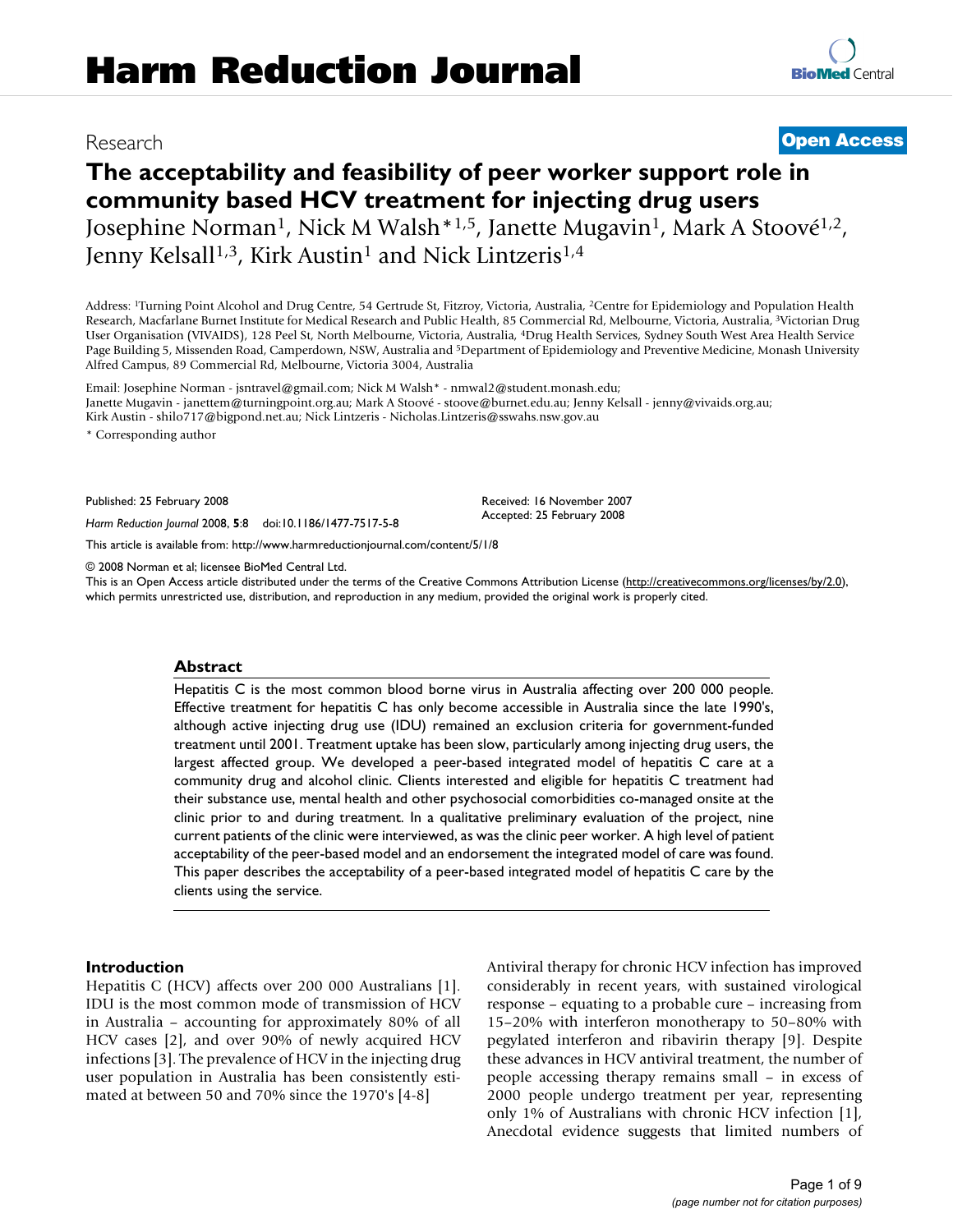injecting drug users receive HCV treatment in Australia, even though current IDU was removed as an exclusion criterion for government-funded HCV antiviral treatment in Australia in May 2001.

There is international recognition of the need for a more inclusive approach to HCV treatment to increase the availability of treatment for patients who have previously been ineligible or difficult to engage in treatment [10]. Indeed, increasing international evidence suggests that HCV positive substance dependent injecting drug users can achieve favourable antiviral treatment outcomes when engaged in comprehensive substance use treatment and supportive HCV treatment programs [11-15].

Recently there has been an effort to reduce the barriers to HCV treatment in Australia (e.g., removing IDU as an exclusion criterion for treatment, removal of the requirement for a liver biopsy prior to commencing treatment). Despite this, limited numbers of injecting drug users have received treatment in Australia and IDU has been identified as a major barrier to receiving referrals to specialist HCV clinics or subsequently receiving HCV treatment [16]. Other Australian studies have shown that knowledge of HCV treatment options among injecting drug users is low and that medical support for HCV is often perceived as a low priority in the lives of injecting drug users [17].

HCV treatment in Australia is funded through a federal government program known as the s100 Highly Specialised Drugs Program. In 2003 provisions were made available for the delivery of HCV treatment under shared care arrangements between suitably trained community-based medical practitioners working in collaboration with a specialist physician. With the aim of moving some HCV treatment services away from hospital-based clinical settings, this development enabled HCV treatment to be situated in alternative settings such as drug treatment clinics where large numbers of injecting drug users could potentially better access services.

The Healthy Liver Clinic (HLC) was established in 2006 as part of the Turning Point Alcohol and Drug Centre's clinical services. Turning Point is a multidisciplinary drug and alcohol outpatient treatment service in Fitzroy, an inner city neighbourhood of Melbourne. Turning Point provides a range of drug treatment services, including pharmacotherapy services (methadone, Suboxone), medicated detoxification, counselling, psychological treatments including cognitive behavioural therapy, forensic and outreach services. A key part of the HLC model was the concurrent availability of anti-viral treatment for HCV and opioid substitution therapy (methadone, buprenorphine) for opioid dependence. The rationale for pairing such services was to improve the awareness and attractiveness of these services to people with substance use problems, and to better engage and retain such patients in treatment.

The HLC team consists of sessional medical practitioners, a visiting specialist physician, peer worker, nurse and pharmacist, with access to other Turning Point allied health professionals as required. The HLC provides the following services: education and support; clean injecting equipment and risk reduction information; assessment of hepatitis serology and liver function; immunisation for hepatitis A and B; anti-viral treatment for HCV; and treatment of comorbid substance use and mental health conditions. In order for patients to access HCV treatment under the Highly Specialised Drugs Program (thereby reducing costs to dispensing fees only), patients must be HCV RNA positive, not be pregnant, be aged 18 years and over, and have no history of interferon treatment. Patients undergo a comprehensive assessment of their substance use, medical, psychiatric and psychosocial conditions prior to commencing HCV treatment, and have regular clinical reviews. There is a weekly after-hours support group facilitated by HLC staff. A peer education officer employed by a local state-based drug user organisation provides a fundamental role in the ongoing support of HLC clients prior, during and following their treatment schedule. The engagement of a peer worker in the HLC aimed to facilitate referrals and recruitment to the service, provide support to people considering and undergoing treatment and enhance patient adherence and support within the service.

Treatment is in accordance with current guidelines: 24 weeks pegylated interferon ribaviron combination therapy for genotypes 2 and 3 and 48 weeks combination therapy for other genotypes (the vast majority being genotype 1). Key virologic outcomes are achievement of an undetectable viral load at end of treatment (ETR) and 24 weeks post-treatment (SVR).

There is scant literature of participants' perspectives with regards to this kind of HCV treatment model. In addition, a key aspect of the HLC service not included in other likemodels of care was the inclusion of a peer worker, employed by an external drug user organisation, operating as part of the HLC team. The aim of this evaluation was to examine both service user and peer worker perspectives regarding the integrated substance use/HCV treatment service model, with a particular emphasis on the role of the peer worker in this service. In addition, the evaluation aims to provide addiction and HCV specialists with information to facilitate improved health care relationships when treating patients with substance use problems for HCV.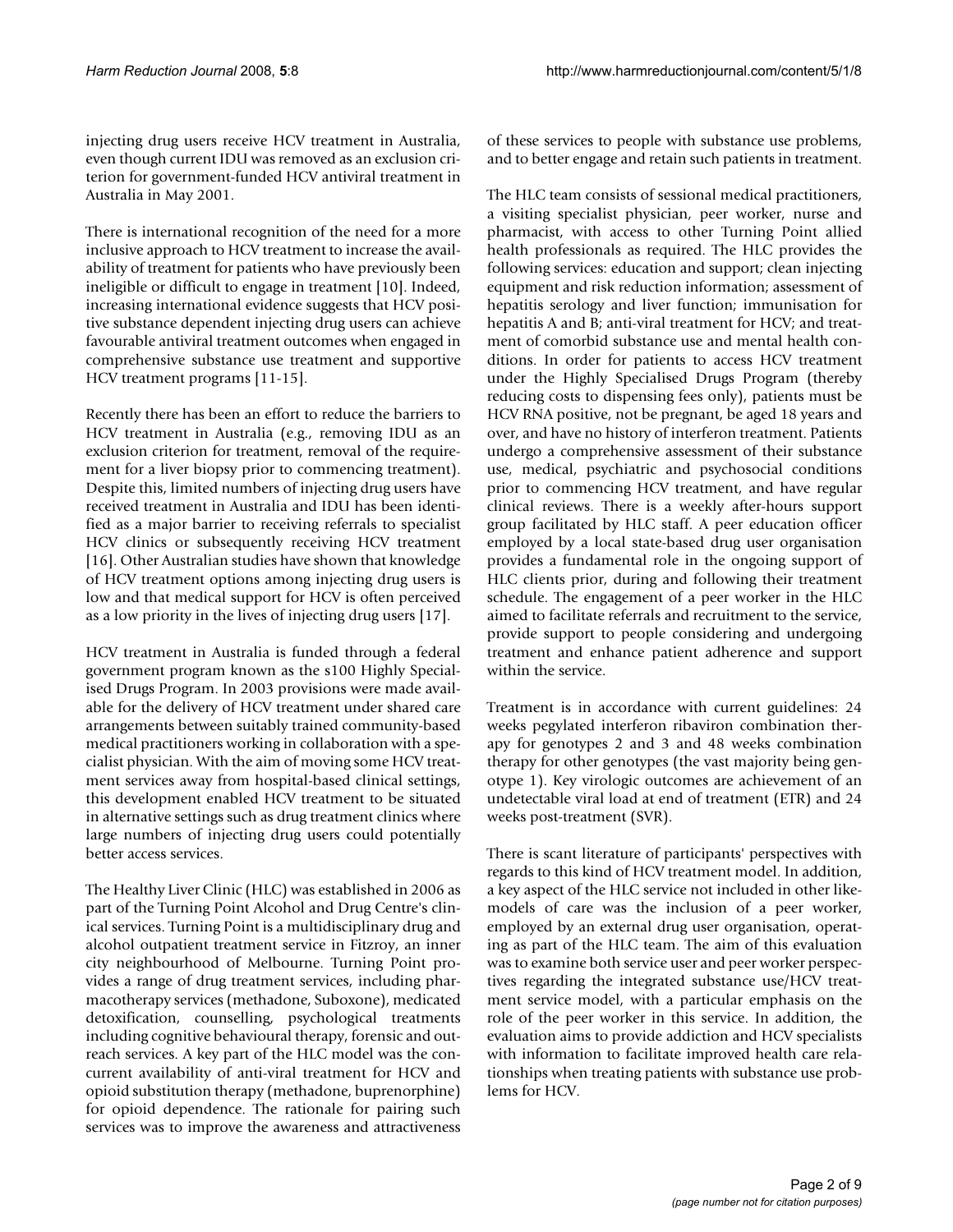# **Methods**

The study used qualitative methods of data collection and analysis. Semi-structured interviews were conducted with service users (group interviews) and with the HLC peer worker by an independent evaluator external to the operations of the HLC. The evaluation was approved by the Human Research Ethics Committee at the Victorian Department of Human Services.

# *Client interviews*

A convenience sample of nine HLC clients was interviewed about their decision to come to the HLC for HCV treatment, their impressions of the HLC and the role of the peer worker, including advantages and disadvantages of such a role. Data was collected during two group interviews lasting approximately one hour each. Five clients undergoing HCV treatment participated in the first group interview, and four clients who were eligible and waiting to commence HCV treatment participated in the second group interview. Clients were reimbursed AUD\$30 cash to compensate for their time. At the time of the interviews (Sept 2006), 11 clients had commenced HCV treatment at the HLC, and 17 were eligible (completed screening) and due to commence treatment.

### *Peer worker interview*

The HLC peer worker was interviewed about the development and current components of their role and future directions for the service. Participating in the evaluation as a method for informing future improvements to the HLC model was an explicit part of the peer worker's role. The peer worker is also a contributing author on this paper.

# *Analysis*

The client and peer worker interviews were digitally recorded and transcribed. These were initially analysed for themes and issues using Nvivo 7™. The evaluators presented findings from the qualitative interviews to a panel of experts including key members of the HLC team and experts in HCV, addiction medicine and evaluation. This discussion informed the conclusions of this report and located the findings within the local and international context.

# **Results**

### *Perceptions of the HLC and the role of the Peer Worker*

Prior to engaging with the HLC few participating patients had sought treatment. Key reasons for not seeking treatment included negative experiences when enquiring about HCV treatment, lack of 'natural' alternatives to medical treatment and the stage of their condition. Most clients said they would not have started treatment without the HLC, whereas others identified that they would have attended hospital clinics if their conditions deteriorated "*as a last resort"*. One person was unaware of publicly funded HCV treatment and thought her only option was to somehow find the money for private treatment, which she estimated at around \$20,000.

Clients engaged in treatment and those eligible for treatment had a positive perception of the HLC. Clients spoke about having confidence in the treatment and treatment team and feeling at ease and comfortable at the HLC. For example, one client reported "*I don't worry when I'm here"*. A number of clients stated choosing the liver clinic for treatment because it was not a hospital. In general clients felt there was no stigma attached to attending the HLC and considered staff to be non-judgmental, knowledgeable, friendly and dependable. Continuity of care in terms of seeing the same treating doctors and nurses and building relationships was viewed as a key advantage of HCL. Having the HLC embedded within a specialist alcohol and drug treatment centre was also viewed as beneficial. Comments included *"making it easier"*, not having to *"run around"*, and having multiple needs met at the one place; *"...my needs are met in a whole lot of different ways, from personal to support, to my addiction to ramifications from the addiction. And um, there is a GP here as well...you can be treated for other stuff."* The regular facilitated support groups were considered a crucial aspect of the HLC, especially if kept small and among people at approximately the same stage of treatment.

When discussing the role of the HLC peer worker, clients' narratives centred more on the broader supportive aspect of this role than on the actual tasks performed by the worker (e.g., providing information, driving clients to appointments, attending appointments with clients as requested, reimbursing pharmacy fees, arranging supplementary therapies). For many of the clients, having access to a peer support worker made the screening and treatment processes easier. Indeed, clients felt that it was essential for the program, stating: *"...I think she has made the difference between sticking to this or not...", "...I have had times where I have thought fuck this I'm not doing this anymore, go shove it up your arse, but if she wasn't here there would have been many more times...", "...if we didn't have the peer support worker this program wouldn't be running..."* The broad supportive role which clients described for the peer worker may reflect the complex needs of substance using clients in which notions of support that go well beyond a biomedical framework to include social and psychological issues such as acute situational crisis and a variety of substance use issues.

Key components of the role (as perceived by clients) were the peer worker's capacity to empathise with clients and humanise treatment. *"I reckon she puts a human face on this"* and *"She's not a doctor or anything, but a normal person... like you and me"*. Other attributes were mentioned, including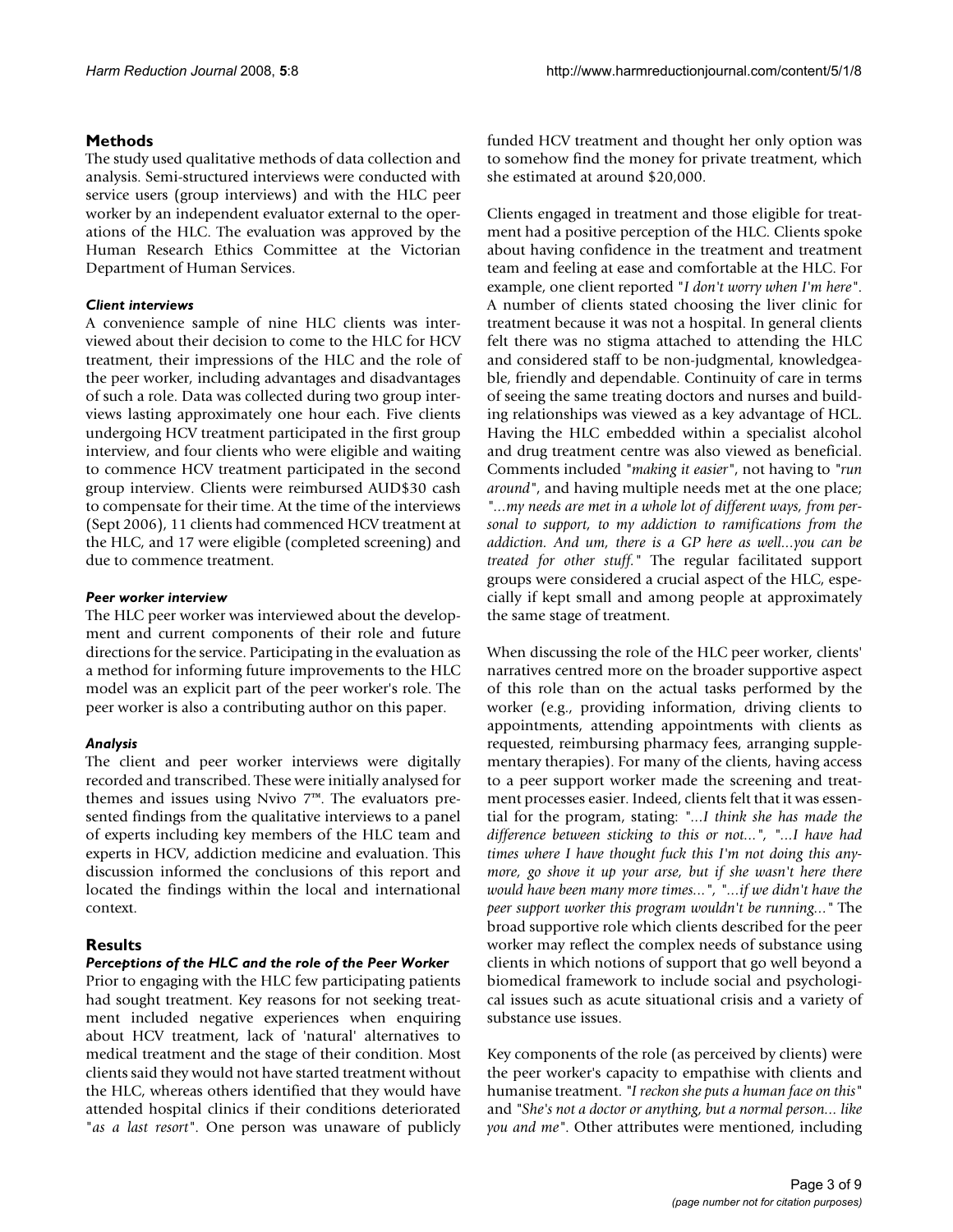the worker's ability to listen and provide good advice, her kindness, and non-judgmental attitude. A few clients said that having this role helped clients and doctors communicate, as illustrated by the following exchange:

*Client A: "Well the doctors are in touch basically by having the peer worker there. She or he can tell the doctor exactly what the patients are feeling and get through to them."*

*Client B: "Yeah. And for some people it might be easier to talk to someone like [the peer support worker] rather then the doctors so you still get the information across."*

*Client C: "And some people feel threatened by the doctors and they can talk to [the peer support worker] and let the doctors know how they feel."*

The peer worker described her role as *"helping to identify barriers to treatment, then identify and provide the support required... the rationale is to remove barriers to treatment, we have the 'too-hard' group."* She reported that much of her support included listening and lengthy deliberations to help clients weigh up the pros and cons to *"plot their own position on treatment"*. The peer worker spoke of providing information and advice to existing and potential clients and other substance use agencies about a broad range of clinical and logistical considerations relating to HCV treatment. She talked about the importance of offering practical support, often in the form of transporting clients to appointments and acted as an advocate within Turning Point in establishing a no-cost treatment scheme when clients alerted her to the financial burden of ancillary drugs.

The peer worker saw most clients face to face about once a week and attended clinical consultations at the HLC or elsewhere if requested. For clients with limited transport options or who were heavily impacted by the medication, the peer worker spoke of offering to drive them to and from home and appointments. The peer worker said her contact with clients was predominantly over the telephone and included being 'on-call' after hours. She said she received two or three after-hours calls a week, which sometimes involved her going out to meet clients in person.

### *Perceived benefits of a peer worker*

Perceived benefits of incorporating a peer worker role in the HLC model were explored. The fact that the peer worker had similar life experiences was important for some clients. One client contrasted their interactions with the peer support worker as opposed to a member of the medical team highlighting that nothing needed to be hidden from a peer:

*"I think the fact that she has been there makes you feel that you don't have to hide anything from her. She is not judging you. She won't will she? Everything she gave us or however we carried on with our habits is something that she does know. Like [the peer support worker] will sort of say, 'I can't tell you not to use but I will say that if you are going to use do it safe, cut your dose down or something like that. The things [medical team member] said 'in an ideal world if this was my chance I wouldn't touch anything'. We'll see that coming from a person who doesn't really understand addiction, even though he smokes cigarettes."*

A different view was put forward by one person, who felt that the benefit came from the personal qualities of the peer worker instead of her life experiences. She explained *"I think it is about who she is as a person, a lot of it, it not just that she has been through things."*

To tease out how important the shared life experience was to the clients, both groups were asked to imagine they were writing a position description for the HLC Peer Support Worker, and asked should peer experience be an 'essential' or 'desirable' element. The majority considered it desirable (instead of essential), although all said that peer experience was important.

The peer worker highlighted the importance of the role by stating *"...it's an integral part of treatment because the drugs are so savage. You can't just send clients away to deal with it alone because it just sets them up to fail. Even for clients who don't strike me as needy, it's a terrifying process and without [the support role], they'll get through on good luck not good practice."*

The peer worker was asked the same question as the clients – could a non-peer worker do this role? Her answer was unequivocally *"No"*. In justifying this response, the peer worker stated that one of the most important aspects of the role was that clients could discuss openly any drug use:

*"Strengths of peer-based services is that there is no us and them, that I identify with the clients which is essentially different to even a very supportive non-peer worker.... We've ended up attracting lots of ex-users which makes it more of a minefield, lots of them haven't completed recovery and there are major issues about lapses and relapses. There are all these things about being open, wanting to be abstinent which means they feel that lapses can't be part of the process... A client who makes a bid to stop using and lapses, feels like a failure, they worry that they've let [medical staff] down. All of that makes it very difficult for them to be honest... Whether the judging is real or perceived, it's still very real to clients and it's a huge divide to engage across. Having a peer worker in the role means that I know this territory because it's my reality too. A lot of what I talk to clients*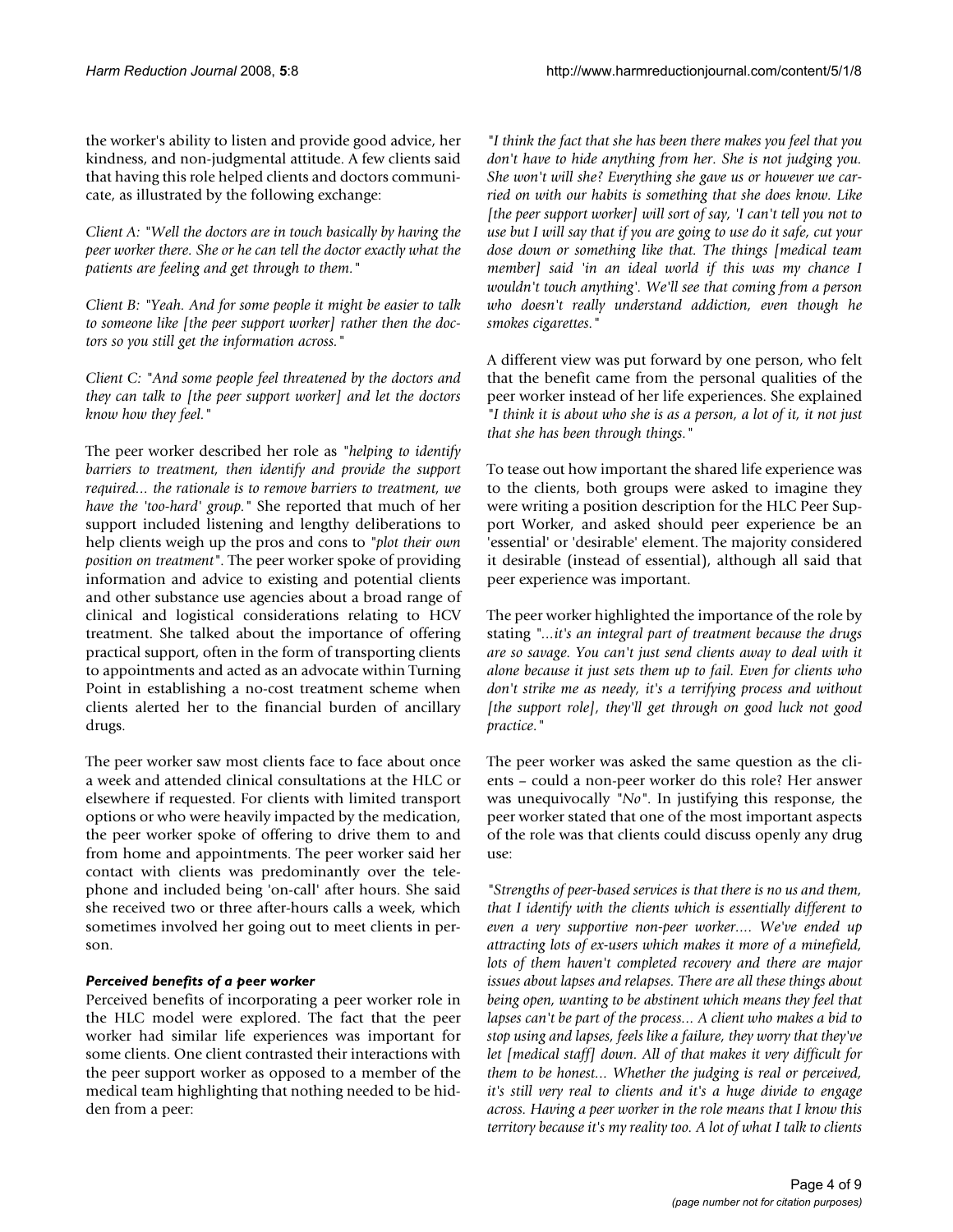*about is drug use. I'm very pragmatic, shit happens, people lapse. Lots of clients on treatment have profound fears that drug use will impact on treatment and they can't talk to clinicians about this, I clarify that this isn't going to undermine the treatment, it's about being stable."*

#### *Are there problems with the peer worker model?*

We were interested in seeing if clients felt there were any problems in having a peer worker in this support role. The issue of the peer worker's drug use arose. The most consistent message was that current drug use by the peer worker was not a problem for clients, although some clients added that if they had a peer worker who was currently using, they would want to know about this use. Furthermore, a client differentiated between stable and unstable use rather than use per se.

In one group of clients currently in treatment, the issue of trusting a peer worker was discussed in some detail between a few clients. One client felt that drug users were inherently untrustworthy, a sentiment with which another two strongly disagreed. One client had concerns that *"poor behaviour"* by a peer worker would not have the same professional ramifications for a peer worker as for another person. Alternately, another client observed that she expected the peer worker to be both professional and a peer.

The peer worker identified a number of concerns with this clinic model and the support role of a peer worker. She noted that for *"very needy"* clients, it might *"encourage or indulge a dependency dynamic"*. For example, one client had requested the peer worker to provide all of their transportation to and from clinic appointments. Another identified problem of being (or having) a peer worker in the role was the potential distrust some clinicians in the broader medical and health sector have of peer workers: *"they [medical professionals] don't welcome peers as professionals ... there are constant complaints about me nodding off."*

### *How does the peer worker role fit in with the rest of the Healthy Liver Clinic team?*

The positioning of the peer worker role within the rest of the HLC team produced some interesting points of discussion. Most clients felt that the role was squarely embedded within the treating team, but interestingly, a few clients (with more experience of HCV treatment), said that the peer worker was *"right beside me"* and could be both inside and outside the team depending on the situation. One client discussed the importance of this flexibility that enabled the peer worker to advocate to the medical staff on behalf of the client. The same client said that the peer worker was also seen as the main person they spoke with about drug use or cravings.

The peer worker identified her relationship with other HLC staff as follows:

*"Within the Healthy Liver Clinic team I was pleasantly surprised. I have a different perspective from the doctor's but I am given a voice. My fear that my role would be tokenistic hasn't been my experience at all and the clinicians do consult with me."*

The peer worker did, however, identify the need for a professional framework for the support role: *"Sometimes I feel like I'm making it up as I go along and the stakes are high, sometimes I feel out of my depth"*. Clients identified the complexity of the peer worker role in this service model (of being both a member of the HLC team and a confidante for the clients), and the need for independent professional clinical supervision. The peer worker reported that this was particularly difficult in relation to discussions of drug use with clients *"There were times when I've felt very conflicted about how and what I tell the others [rest of the Healthy Liver Clinic team]...I mean, at what point is drug use a problem."*

The peer worker also identified the importance of being employed and linked to a user group organisation with experience in peer worker models, highlighting the support she received through such an arrangement. *"...given broader organisational issues with peer workers, I would be lonely and isolated if I wasn't part of VIVAIDS [the Victorian drug users community organisation], ... need people to run things by..."*. Managing the logistics of having two workplaces was, however, somewhat problematic, but was identified as *"a small price to pay."*

### *Future directions*

In order to help clients articulate what they did and did not value in the HLC model, we asked them how they would set up a second HLC. Clients said the following elements were important and should be included in any new HLC: an on-site pharmacy, blood tests, psychologist, doctors and one peer worker per 10 clients. Also, where possible, peer workers should be employed in a variety of roles such as reception and administration. The offer of transportation was also mentioned and some clients thought this could be provided by the peer worker or a junior staff member chosen by the peer worker. Clients felt it was important for the clinic to have a humanistic, genuine, honest, non-judgmental and calm environment that considered the emotional well being of patients. Other suggestions included hiring committed and specialist staff and continue to build relationships *"one-on-one"* between clients and staff. Regarding future developments, clients identified the need for expansion of the service by increasing the number of staff in the HLC and/or setting up similar clinics elsewhere.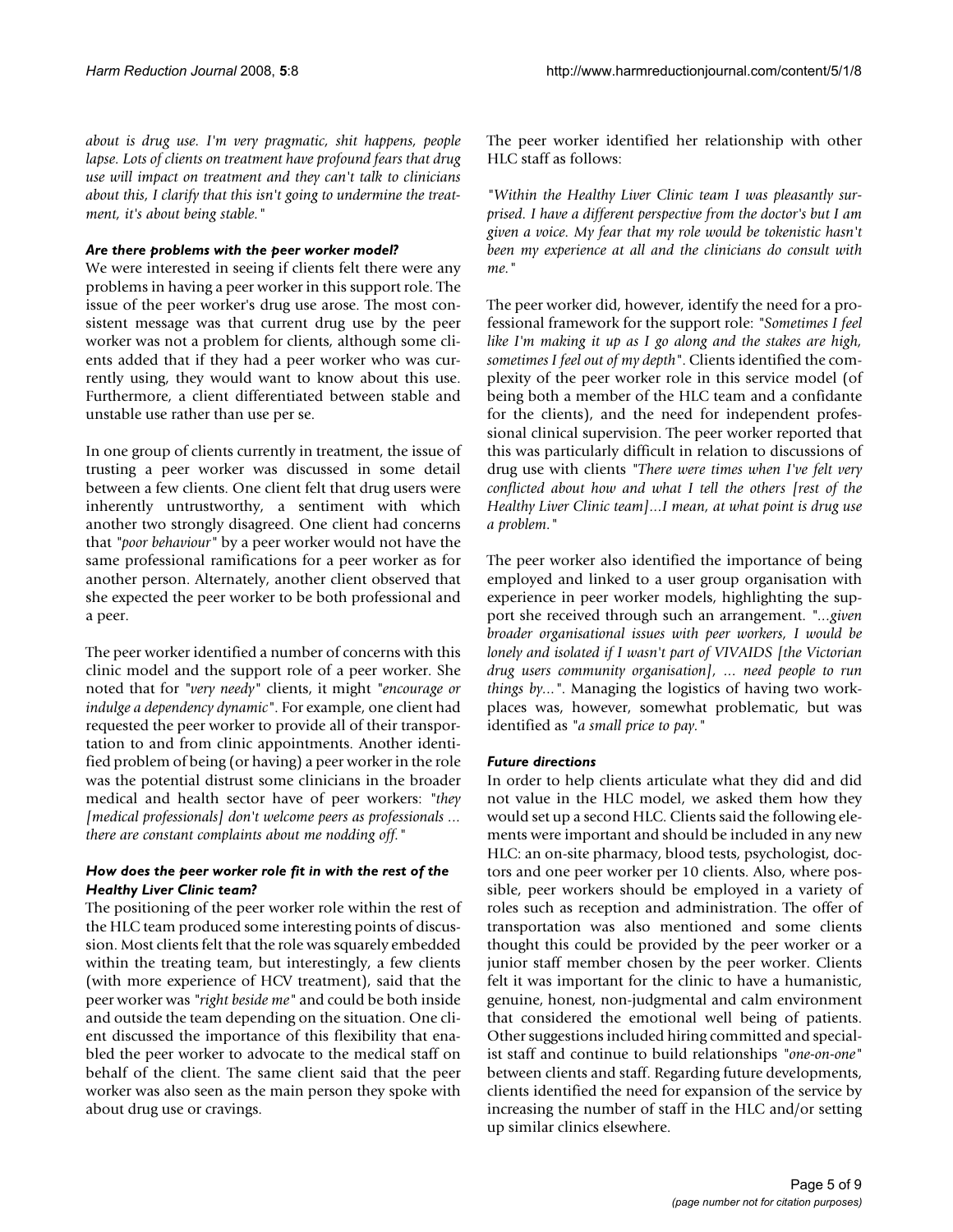The peer worker identified that, although the initial model for the HLC meant that it could be *"truly responsive,"* it was also somewhat naïve, labour intensive and needed to be revisited in light of the demand for services. The peer worker identified the need for a more structured approach regarding the amount of support provided to clients: *"In order to provide this level of support, we need to work out what that involves. We need to give clients a reasonable idea of the level of support they can receive. We should be saying at the beginning that 'I might see you once a week for an hour' and if they think they'll need more support, we might need to tell some of them that we can't support them through this."* She identified that in order to accommodate an increased demand for HLC services by clients with considerable support needs, the HLC should increase the capacity of staff (i.e., increasing the size of the team, hours available) and/or enable clients to provide a higher level of support to one another. Given appropriate support and training clients could facilitate the support group and receive 'train the trainer' expertise to utilise their knowledge and experience. The peer worker identified a model whereby one peer worker be employed for every 25 clients in HCV treatment.

Recognising the contextual importance for a treatment model such as this, the peer worker identified the need to incorporate HCV issues into all assessments of injecting drug users in specialist or GP settings, promote access to ongoing monitoring (screening every 6–12 months), and recognise that treatment is not the only valid option. In relation to government policy, she felt there is a *"...huge onus on providing treatment for hepatitis C, however no money to deal with any increased demand for treatment. All the tertiary clinics are at capacity and the process is so slow that bloods [blood tests] are having to be duplicated. If that's the status quo, what happens if injecting drug users start wanting treatment?"*

# **Discussion**

The available literature provides increasing evidence that injecting drug users can achieve equivalent outcomes from HCV treatment compared with non-users [18-27]. Because it takes between 12 and 18 months to complete HCV treatment and find out if sustained virological response has been achieved, we are unable to provide data on treatment effectiveness at this stage. However, treatment compliance rates have been excellent (10 of 11 in treatment with 100% attendance records), and we have no reason to believe that the HLC will not deliver treatment outcomes comparable to other studies of injecting drug users.

The HLC model provides peer support through an employed peer worker and a support group. Although peer-based drug treatment and harm reduction programs are wide spread, particularly those focusing on BBV prevention, there is a scant amount of literature assessing feasibility and acceptability of peer based hepatitis C treatment models. Despite this, the HLC model is not unique in the literature [13,28]. Although these studies have described the use of peers in hepatitis C treatment programs as useful in attracting patients to treatment and providing counselling, as Madden describes in a recent editorial [29] there are systemic barriers in many countries to peer based organisations gaining funding to contribute to mainstream services.

This evaluation demonstrates the acceptability of this model in a number of key areas. Clients were satisfied with the knowledge and support provided by the peer counsellor during their engagement with the clinic, regardless of whether they were on HCV treatment or not. It is clear that the individual characteristics of the peer worker, beyond simply being a peer, played a key role. It is not just about getting 'any' peer worker. For many (but not all) clients, however, it was the 'peer' experience that provided sufficient validation to enable increased understanding and empathy in addition to the rest of the team. Although the benefits of a peer worker role in the team were clearly identified, issues such as confidentiality and supervision were important themes that arose and need further examination. For example, to what extent should a peer worker have to divulge their own drug use to clients (as identified in some client interviews) or other health professionals? The peer worker spoke of the distrust she sometimes perceived from health care workers. Somewhat ironically, this distrust and the general stigma experienced by IDU within healthcare settings provided a significant rationale for the establishment of the HLC and the role of the peer worker in a community-based liver clinic. Also, at what point should a peer worker divulge client information (such as a client's substance use) to other members in the team, especially when the impact or consequences of the substance use may not be readily apparent to the client or peer worker (such as the impact upon hepatic or immune function)? In this context, the need for ongoing and independent clinical supervision for the peer worker is clearly important.

A client centred treatment model for a population of individuals with complex needs should optimally involve an integrated treatment approach. The HLC model requires an interdisciplinary team with high levels of staff expertise and integration. The HLC model incorporates substance use, psychiatric and psychological treatment, infectious disease and/or gastroenterology support, primary health care and an informed onsite pharmacy team within a harm reduction context. The model attempts to mirror the patients' needs, rather than the patient having to fit the treatment model which is so often the case. In this regard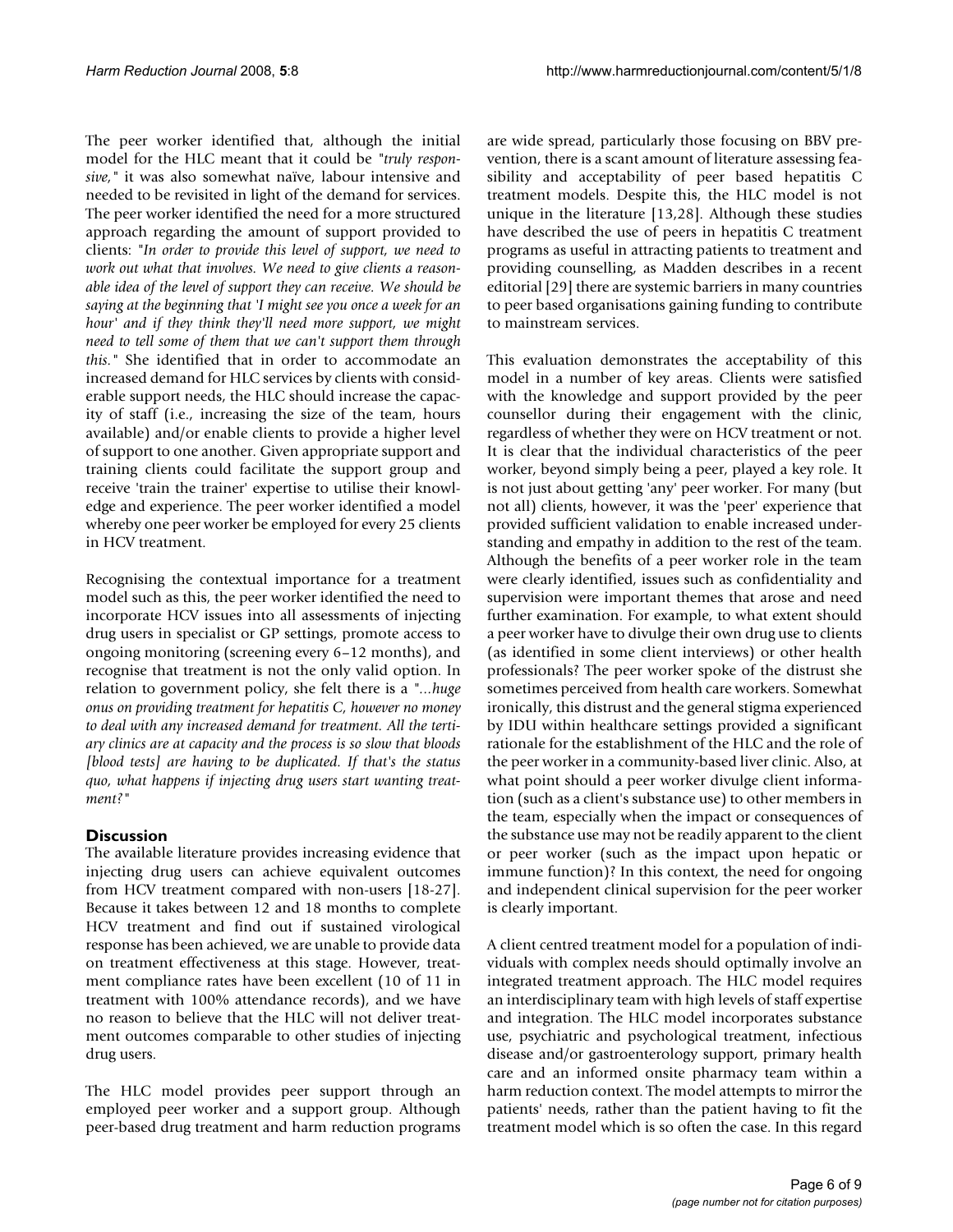it is also important to recognise that clients attending a liver clinic may do so to primarily evaluate their HCV rather than to receive treatment. This point might be particularly relevant for people choosing to attend a community based clinic and for IDUs whose current life circumstances may recommend a delay in commencing treatment and who may have had limited opportunities to engage clinicians and receive information about their HCV [16,17]. This point was touched on by the HLC peer worker who endorsed an ongoing management approach to HCV care for IDU in other specialist and GP settings.

Many of the principles underpinning the establishment of the HLC model (e.g., mutual respect, including patients in decision making, multidisciplinary team providing continuity of care), have been endorsed by others when discussing the engagement of drug users in health care relationships [10,30]. The complex needs of active users, or those with a recent history of IDU that embark on HCV treatment require medical, psychiatric and substance use support and treatment to address the varied clinical issues that arise. Whereas biomedical problems are often the primary concern among patients with less complex needs, problems encountered by this population include broader medical, social and psychological issues such as acute situational crisis, depression, hypomania, anaemia, neutropenia, and a variety of substance use issues. As such, sufficient and multidisciplinary clinical supervision and adequate initial competency are prerequisites for a successful program.

It is apparent that this service model is also resource intense. Although it can be argued that HCV treatment of injecting drug users will have cost benefits to the community and health services over time [31], this does not necessarily translate to funding for the services. Funding schemes for HCV treatment such as the one that operates in Australia often cover essential medical and medication costs, but do not fund the broader range of support services identified as being important by this group of clients, such as a peer worker. Thus, existing funding mechanisms may be adequate to accommodate individuals with less complex treatment needs but are unlikely to meet the needs of injecting drug users that make up the largest category of patients in need of HCV treatment. Much of this problem stems from the intersectoral divide between the various components of health that HCV bridges – infectious disease, substance use, crisis support and mental health. Integrated service models require integrated funding.

In addition to feasibility issues of this model with regards to recurrent funding, the sustainability of what was identified as an extremely labour-intense peer worker role needs to be considered. While endorsing the "responsive"

nature of the care model, the peer worker recommended that future models should explicitly define the nature of the support to be provided and make clear to clients the limitations of such support. Such considerations need to ensure the sustainability of a model of care and should pragmatically take account of financial constraints discussed above, who pays for and employs the peer worker, the potential for peer worker "burn-out", the expected number of clients and the complexity of their needs, the training needs of support staff and the number of support staff that could realistically be employed.

There are limitations to this study that are worth noting. It is a small convenience sample of clients – although it does represent almost half of the clients who had undergone HCV treatment at the time of the interview. This group of clients had only ever experienced HCV screening and treatment under this model – and it may be that alternative models (e.g., without a peer worker, but a professional welfare worker) may have been as favourably received. As a result there is sample bias in the statement that clients preferred the community based liver clinic to hospital treatment for this reason. In addition, whereas clients received this service positively, the clinical effectiveness of the HCV treatment provided will need to be assessed in order to validate the model as clinically appropriate. Finally the peer worker is a named author in this paper. Given the intimate involvement of the peer worker in the clinic, the evaluation was designed in conjunction with the peer worker and thus these efforts should be recognised. The peer worker was not involved in the analysis to reduce conflicting interests.

### **Conclusion**

In conclusion, this evaluation has demonstrated that the peer-based integrated model of HCV care for injecting drug users is acceptable and feasible to the clients who are engaged in the service. The information presented here is a valuable addition to the literature of HCV treatment provision to injecting drug users that can be used or adapted by other clinical programs to best design services to this patient group. There is an increasing literature on integrated care models, particularly in the context of HIV, but so far little on HCV. Despite the complexity of the patient profile, this evaluation demonstrates that it is certainly feasible to provide a quality, integrated HCV treatment service that is acceptable to substance using clients.

# **Competing interests**

Jenny Kelsall would like to acknowledge a potential conflict of interest in being a co-author on this paper and being the peer worker who was evaluated in this paper. Jenny Kelsall and all authors would like to emphasise that the information presented in this paper is a true representation of participant responses. Jenny Kelsall did not con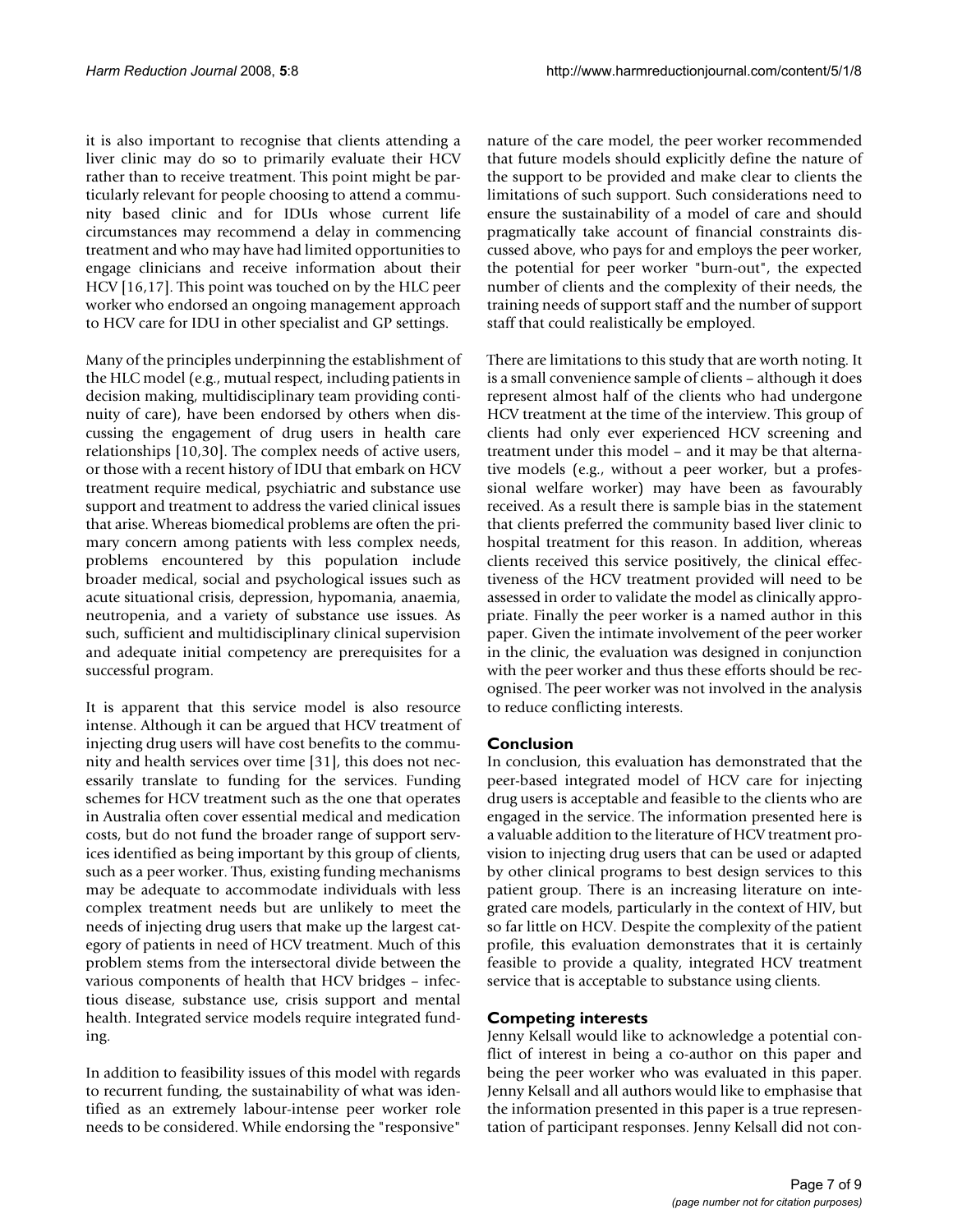tribute to the analysis to minimise this conflict of interest. The authors have no other competing interests to declare.

#### **Authors' contributions**

JN conceived study design carried out, analysed the research and coordinated the writing of the paper, NW contributed to study design, provided supervision, technical advice and was involved in writing the paper, JM contributed to study design, data collection and writing of the paper, MS contributed to study design, data analysis and writing of the paper, JK provided technical input in study design. KA provided support to the research team, study participants and advice on writing the paper, NL provided technical advice, supervision and was involved in writing the paper. All authors read and approved the final manuscript.

#### **Acknowledgements**

The authors would like to acknowledge funding for the evaluation from BBV/STI Program Communicable Disease Control Section – Public Health Group, Victorian Government Department of Human Services. The authors would like to acknowledge the support of Maria Karvelas, Damon Brogan, clients and staff of the HLC and Turning Point Alcohol and Drug Centre as well as Schering Plough and Roche Pharmaceuticals.

#### **References**

- 1. NCHECR: **HIV/AIDS, viral hepatitis and sexually transmissible infections in Australia Annual Surveillance Report.** National Centre in HIV Epidemiology and Clinical Research, The University of New South Wales, Sydney, NSW; Australian Institute of Health and Welfare, Canberra, ACT. ; 2005.
- 2. Law MG, Dore GJ, Bath N, Thompson S, Crofts N, Dolan K, Giles W, Gow P, Kaldor J, Loveday S: **[Modelling hepatitis C virus inci](http://www.ncbi.nlm.nih.gov/entrez/query.fcgi?cmd=Retrieve&db=PubMed&dopt=Abstract&list_uids=14559738)[dence, prevalence and long-term sequelae in Australia, 2001.](http://www.ncbi.nlm.nih.gov/entrez/query.fcgi?cmd=Retrieve&db=PubMed&dopt=Abstract&list_uids=14559738)** *International Journal of Epidemiology* 2003, **32:**717-724.
- 3. Robotin MC, Copland J, Tallis G, Coleman D, Giele C, Carter L, Spencer J, Kaldor JM, Dore GJ: **[Surveillance for newly acquired hep](http://www.ncbi.nlm.nih.gov/entrez/query.fcgi?cmd=Retrieve&db=PubMed&dopt=Abstract&list_uids=14748875)[atitis C in Australia.](http://www.ncbi.nlm.nih.gov/entrez/query.fcgi?cmd=Retrieve&db=PubMed&dopt=Abstract&list_uids=14748875)** In *Journal of Gastroenterology and Hepatology Volume 19*. Issue 3 Blackwell Publishing Asia Carlton South, Australia; 2004:283-288.
- 4. Crofts N, Hopper JL, Bowden DS, Breschkin AM, Milner R, Locarnini SA: **[Hepatitis C virus infection among a cohort of Victorian](http://www.ncbi.nlm.nih.gov/entrez/query.fcgi?cmd=Retrieve&db=PubMed&dopt=Abstract&list_uids=7692222) [injecting drug users.](http://www.ncbi.nlm.nih.gov/entrez/query.fcgi?cmd=Retrieve&db=PubMed&dopt=Abstract&list_uids=7692222)** *Med J Aust* 1993, **159(4):**237-241.
- 5. Crofts N, Jolley D, Kaldor J, van Beek I, Wodak A: **[Epidemiology of](http://www.ncbi.nlm.nih.gov/entrez/query.fcgi?cmd=Retrieve&db=PubMed&dopt=Abstract&list_uids=9519134) [hepatitis C virus infection among injecting drug users in Aus](http://www.ncbi.nlm.nih.gov/entrez/query.fcgi?cmd=Retrieve&db=PubMed&dopt=Abstract&list_uids=9519134)[tralia.](http://www.ncbi.nlm.nih.gov/entrez/query.fcgi?cmd=Retrieve&db=PubMed&dopt=Abstract&list_uids=9519134)** *J Epidemiol Community Health* 1997, **51(6):**692-697.
- 6. MacDonald MA, Wodak AD, Dolan KA, van Beek I, Cunningham PH, Kaldor JM: **[Hepatitis C virus antibody prevalence among](http://www.ncbi.nlm.nih.gov/entrez/query.fcgi?cmd=Retrieve&db=PubMed&dopt=Abstract&list_uids=10738473) [injecting drug users at selected needle and syringe programs](http://www.ncbi.nlm.nih.gov/entrez/query.fcgi?cmd=Retrieve&db=PubMed&dopt=Abstract&list_uids=10738473) [in Australia, 1995-1997.](http://www.ncbi.nlm.nih.gov/entrez/query.fcgi?cmd=Retrieve&db=PubMed&dopt=Abstract&list_uids=10738473)** *Medical Journal of Australia* 2000, **172(2):**57-61.
- van Beek I, Buckley R, Stewart M, MacDonald M, Kaldor J: [Risk fac](http://www.ncbi.nlm.nih.gov/entrez/query.fcgi?cmd=Retrieve&db=PubMed&dopt=Abstract&list_uids=8001943)**[tors for hepatitis C virus infection among injecting drug](http://www.ncbi.nlm.nih.gov/entrez/query.fcgi?cmd=Retrieve&db=PubMed&dopt=Abstract&list_uids=8001943) [users in Sydney.](http://www.ncbi.nlm.nih.gov/entrez/query.fcgi?cmd=Retrieve&db=PubMed&dopt=Abstract&list_uids=8001943)** *Genitourin Med* 1994, **70(5):**321-324.
- 8. van Beek I, Dwyer R, Dore GJ, Luo K, Kaldor JM: **[Infection with](http://www.ncbi.nlm.nih.gov/entrez/query.fcgi?cmd=Retrieve&db=PubMed&dopt=Abstract&list_uids=9703523) [HIV and hepatitis C virus among injecting drug users in a](http://www.ncbi.nlm.nih.gov/entrez/query.fcgi?cmd=Retrieve&db=PubMed&dopt=Abstract&list_uids=9703523) [prevention setting: retrospective cohort study.](http://www.ncbi.nlm.nih.gov/entrez/query.fcgi?cmd=Retrieve&db=PubMed&dopt=Abstract&list_uids=9703523)** In *British Medical Journal Volume 317*. Issue 7156 Br Med Assoc; 1998:433-437.
- 9. Strader DB, Wright T, Thomas DL, Seeff LB: **[Diagnosis, manage](http://www.ncbi.nlm.nih.gov/entrez/query.fcgi?cmd=Retrieve&db=PubMed&dopt=Abstract&list_uids=15057920)[ment, and treatment of hepatitis C.](http://www.ncbi.nlm.nih.gov/entrez/query.fcgi?cmd=Retrieve&db=PubMed&dopt=Abstract&list_uids=15057920)** *Hepatology* 2004, **39(4):**1147-1171.
- 10. Edlin BR: **[Hepatitis C prevention and treatment for substance](http://www.ncbi.nlm.nih.gov/entrez/query.fcgi?cmd=Retrieve&db=PubMed&dopt=Abstract&list_uids=17225853) [users in the United States: acknowledging the elephant in](http://www.ncbi.nlm.nih.gov/entrez/query.fcgi?cmd=Retrieve&db=PubMed&dopt=Abstract&list_uids=17225853) [the living room.](http://www.ncbi.nlm.nih.gov/entrez/query.fcgi?cmd=Retrieve&db=PubMed&dopt=Abstract&list_uids=17225853)** *The International journal on drug policy* 2004, **15(2):**81-91.
- 11. Backmund M, Meyer K, Von Zielonka M, Eichenlaub D: **[Treatment](http://www.ncbi.nlm.nih.gov/entrez/query.fcgi?cmd=Retrieve&db=PubMed&dopt=Abstract&list_uids=11431750) [of hepatitis C infection in injection drug users.](http://www.ncbi.nlm.nih.gov/entrez/query.fcgi?cmd=Retrieve&db=PubMed&dopt=Abstract&list_uids=11431750)** *Hepatology* 2001, **34(1):**188-193.
- 12. Sylvestre DL, Loftis JM, Hauser P, Genser S, Cesari H, Borek N, Kresina TF, Seeff L, Francis H: **[Co-occurring hepatitis C, sub](http://www.ncbi.nlm.nih.gov/entrez/query.fcgi?cmd=Retrieve&db=PubMed&dopt=Abstract&list_uids=15466851)[stance use, and psychiatric illness: Treatment issues and](http://www.ncbi.nlm.nih.gov/entrez/query.fcgi?cmd=Retrieve&db=PubMed&dopt=Abstract&list_uids=15466851) [developing integrated models of care.](http://www.ncbi.nlm.nih.gov/entrez/query.fcgi?cmd=Retrieve&db=PubMed&dopt=Abstract&list_uids=15466851)** In *Journal of Urban Health Volume 81*. Issue 4 Springer; 2004:719-734.
- 13. Sylvestre DL: **[Treating hepatitis C in methadone maintenance](http://www.ncbi.nlm.nih.gov/entrez/query.fcgi?cmd=Retrieve&db=PubMed&dopt=Abstract&list_uids=12095661) [patients: an interim analysis.](http://www.ncbi.nlm.nih.gov/entrez/query.fcgi?cmd=Retrieve&db=PubMed&dopt=Abstract&list_uids=12095661)** *Drug Alcohol Depend* 2002, **67(2):**117-123.
- 14. Wong J, Sylvestre D, Siebert U: **Cost-effectiveness of treatment of HCV in injecting drug users.** In *Hepatitis C and injecting drug use: impact, costs and policy options* Edited by: Jager J, Limburg W, Kretzschmar M, Postma M, Wiessing L. Lisbon , European Monitoring Centre for Drugs and Drug Addiction; 2004:219 -2244.
- 15. Sylvestre DL: **[Treating hepatitis C virus infection in active sub](http://www.ncbi.nlm.nih.gov/entrez/query.fcgi?cmd=Retrieve&db=PubMed&dopt=Abstract&list_uids=15768341)[stance users.](http://www.ncbi.nlm.nih.gov/entrez/query.fcgi?cmd=Retrieve&db=PubMed&dopt=Abstract&list_uids=15768341)** In *Clinical Infectious Diseases Volume 40*. Issue Suppl 5 University of Chicago Press Chicago, USA; 2005:S321-S324.
- 16. Stoove MA, Gifford SM, Dore GJ: **[The impact of injecting drug](http://www.ncbi.nlm.nih.gov/entrez/query.fcgi?cmd=Retrieve&db=PubMed&dopt=Abstract&list_uids=15607844) [use status on hepatitis C-related referral and treatment.](http://www.ncbi.nlm.nih.gov/entrez/query.fcgi?cmd=Retrieve&db=PubMed&dopt=Abstract&list_uids=15607844)** *Drug Alcohol Depend* 2005, **77(1):**81-86.
- 17. Doab A, Treloar C, Dore GJ: **[Knowledge and attitudes about](http://www.ncbi.nlm.nih.gov/entrez/query.fcgi?cmd=Retrieve&db=PubMed&dopt=Abstract&list_uids=15768340) treatment for hepatitis C virus infection and barriers to [treatment among current injection drug users in Australia.](http://www.ncbi.nlm.nih.gov/entrez/query.fcgi?cmd=Retrieve&db=PubMed&dopt=Abstract&list_uids=15768340)** In *Clinical Infectious Diseases Volume 40*. Issue Suppl 5 University of Chicago Press Chicago, USA; 2005:S313-S320.
- 18. Neri S, Bruno CM, Abate G, Ierna D, Mauceri B, Cilio D, Bordonaro F, Pulvirenti D, Italiano C, Caruso L: **[Controlled clinical trial to](http://www.ncbi.nlm.nih.gov/entrez/query.fcgi?cmd=Retrieve&db=PubMed&dopt=Abstract&list_uids=12462291) assess the response of recent heroin abusers with chronic [hepatitis C virus infection to treatment with interferon](http://www.ncbi.nlm.nih.gov/entrez/query.fcgi?cmd=Retrieve&db=PubMed&dopt=Abstract&list_uids=12462291) [alpha-n2b.](http://www.ncbi.nlm.nih.gov/entrez/query.fcgi?cmd=Retrieve&db=PubMed&dopt=Abstract&list_uids=12462291)** *Clin Ther* 2002, **24(10):**1627-1635.
- 19. Soriano V, Garcia-Samaniego J, Bravo R, Gonzalez J, Castro A, Castilla J, Martinez-Odriozola P, Colmenero M, Carballo E, Suarez D: **[Inter](http://www.ncbi.nlm.nih.gov/entrez/query.fcgi?cmd=Retrieve&db=PubMed&dopt=Abstract&list_uids=8879784)feron alpha for the treatment of chronic hepatitis C in [patients infected with human immunodeficiency virus. Hep](http://www.ncbi.nlm.nih.gov/entrez/query.fcgi?cmd=Retrieve&db=PubMed&dopt=Abstract&list_uids=8879784)[atitis-HIV Spanish Study Group.](http://www.ncbi.nlm.nih.gov/entrez/query.fcgi?cmd=Retrieve&db=PubMed&dopt=Abstract&list_uids=8879784)** *Clin Infect Dis* 1996, **23(3):**585-591.
- 20. Van Thiel D: **[Response to treatment of hepatitis C in individu](http://www.ncbi.nlm.nih.gov/entrez/query.fcgi?cmd=Retrieve&db=PubMed&dopt=Abstract&list_uids=14572580)[als with a recent history of intravenous drug abuse.](http://www.ncbi.nlm.nih.gov/entrez/query.fcgi?cmd=Retrieve&db=PubMed&dopt=Abstract&list_uids=14572580)** In *The American Journal of Gastroenterology Volume 98*. Issue 10 Blackwell Synergy; 2003:2281-2288.
- 21. Jowett SL, Agarwal K, Smith BC, Craig W, Hewett M, Bassendine DR, Gilvarry E, Burt AD, Bassendine MF: **[Managing chronic hepatitis](http://www.ncbi.nlm.nih.gov/entrez/query.fcgi?cmd=Retrieve&db=PubMed&dopt=Abstract&list_uids=11259690) C** acquired through intravenous drug use. **94:**153-158.
- 22. Cournot M, Glibert A, Castel F, Druart F, Imani K, Lauwers-Cances V, Morin T: **[Management of hepatitis C in active drugs users:](http://www.ncbi.nlm.nih.gov/entrez/query.fcgi?cmd=Retrieve&db=PubMed&dopt=Abstract&list_uids=15243385) [experience of an addiction care hepatology unit.](http://www.ncbi.nlm.nih.gov/entrez/query.fcgi?cmd=Retrieve&db=PubMed&dopt=Abstract&list_uids=15243385)** *Gastroenterol Clin Biol* 2004, **28(7 Pt 1):**533-539.
- 23. Farley J, Vasdev S, Fischer B, Rehm J, Haydon E: **Hepatitis C treatment in a Canadian federal correctional population: preliminary feasibility and outcomes.** In *International Journal of Prisoner Health Volume 1*. Issue 1 Taylor & Francis; 2005:13-18.
- 24. Farley JD, Wong VK, Chung HV, Lim E, Walters G, Farley TA, Yoshida EM: **[Treatment of chronic hepatitis C in Canadian prison](http://www.ncbi.nlm.nih.gov/entrez/query.fcgi?cmd=Retrieve&db=PubMed&dopt=Abstract&list_uids=15776135) [inmates.](http://www.ncbi.nlm.nih.gov/entrez/query.fcgi?cmd=Retrieve&db=PubMed&dopt=Abstract&list_uids=15776135)** *Can J Gastroenterol* 2005, **19(3):**153-156.
- 25. Dalgard O, Bjoro K, Hellum K, Myrvang B, Skaug K, Gutigard B, Bell H: **[Treatment of Chronic Hepatitis C in Injecting Drug](http://www.ncbi.nlm.nih.gov/entrez/query.fcgi?cmd=Retrieve&db=PubMed&dopt=Abstract&list_uids=11818693) [Users: 5 Years' Follow-Up.](http://www.ncbi.nlm.nih.gov/entrez/query.fcgi?cmd=Retrieve&db=PubMed&dopt=Abstract&list_uids=11818693)** *European Addiction Research* 2002, **8(1):**45-49.
- Schaefer M, Heinz A, Backmund M: [Treatment of chronic hepati](http://www.ncbi.nlm.nih.gov/entrez/query.fcgi?cmd=Retrieve&db=PubMed&dopt=Abstract&list_uids=15317637)**[tis C in patients with drug dependence: time to change the](http://www.ncbi.nlm.nih.gov/entrez/query.fcgi?cmd=Retrieve&db=PubMed&dopt=Abstract&list_uids=15317637) [rules?](http://www.ncbi.nlm.nih.gov/entrez/query.fcgi?cmd=Retrieve&db=PubMed&dopt=Abstract&list_uids=15317637)** In *Addiction Volume 99*. Issue 9 Blackwell Publishing Oxford, UK; 2004:1167-1175.
- 27. Mauss S, Berger F, Goelz J, Jacob B, Schmutz G: **[A prospective con](http://www.ncbi.nlm.nih.gov/entrez/query.fcgi?cmd=Retrieve&db=PubMed&dopt=Abstract&list_uids=15239094)[trolled study of interferon-based therapy of chronic hepatitis](http://www.ncbi.nlm.nih.gov/entrez/query.fcgi?cmd=Retrieve&db=PubMed&dopt=Abstract&list_uids=15239094) [C in patients on methadone maintenance.](http://www.ncbi.nlm.nih.gov/entrez/query.fcgi?cmd=Retrieve&db=PubMed&dopt=Abstract&list_uids=15239094)** *Hepatology* 2004, **40(1):**120-124.
- 28. Sylvestre DL, Zweben JE: **[Integrating HCV services for drug](http://www.ncbi.nlm.nih.gov/entrez/query.fcgi?cmd=Retrieve&db=PubMed&dopt=Abstract&list_uids=17854729) [users: a model to improve engagement and outcomes.](http://www.ncbi.nlm.nih.gov/entrez/query.fcgi?cmd=Retrieve&db=PubMed&dopt=Abstract&list_uids=17854729)** *The International journal on drug policy* 2007, **18(5):**406-410.
- 29. Madden A, Cavalieri W: **[Hepatitis C prevention and true harm](http://www.ncbi.nlm.nih.gov/entrez/query.fcgi?cmd=Retrieve&db=PubMed&dopt=Abstract&list_uids=17854719) [reduction.](http://www.ncbi.nlm.nih.gov/entrez/query.fcgi?cmd=Retrieve&db=PubMed&dopt=Abstract&list_uids=17854719)** *The International journal on drug policy* 2007, **18(5):**335-337.
- 30. Marlatt GA: **Harm Reduction: pragmatic Strategies for Managing High-Risk Behaviors.** Guilford Pubn; 1998.